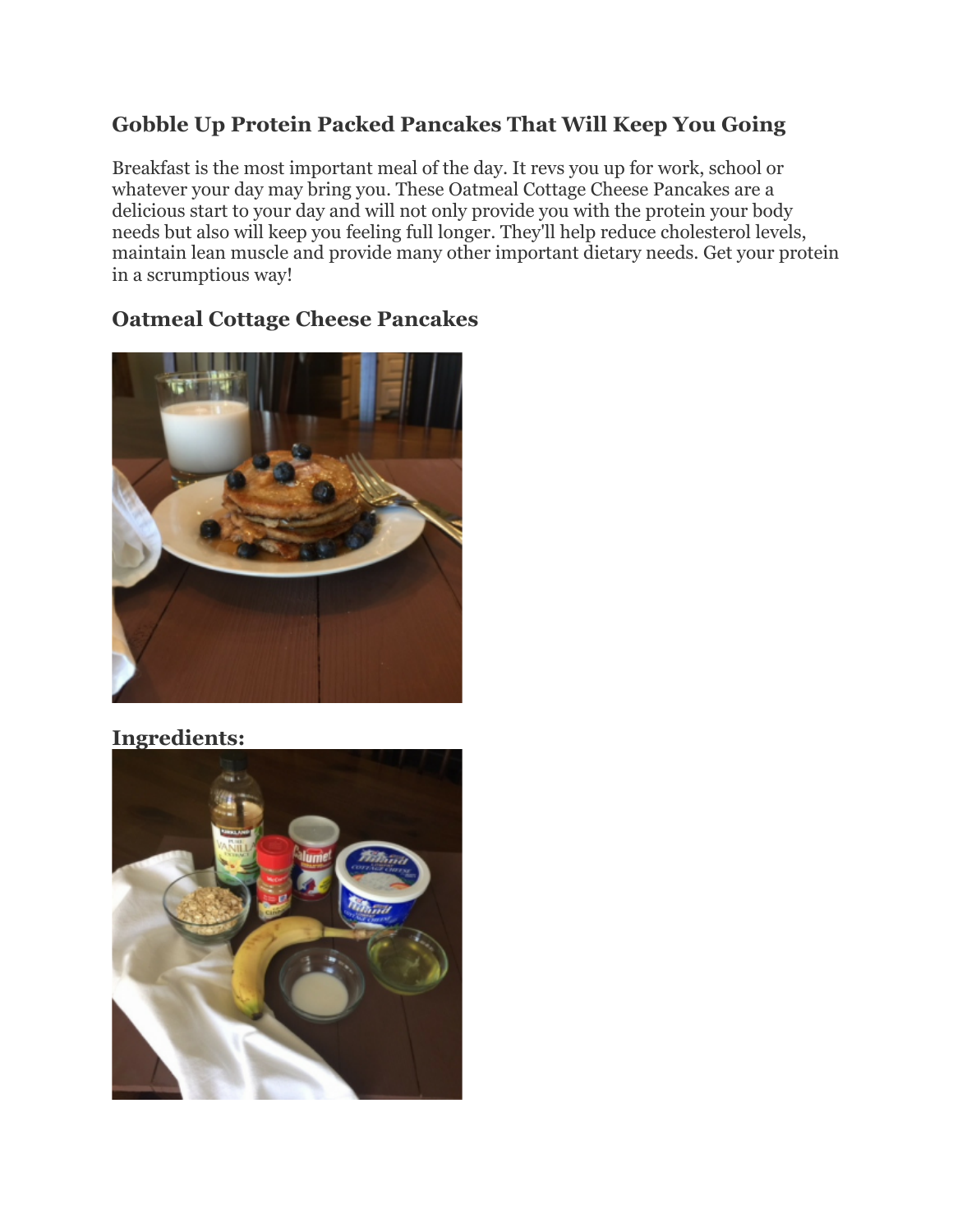- 1/2 cup old-fashioned rolled oats (or try gluten-free oats)
- $\cdot$  1/2 medium banana
- $\bullet$  1/2 teaspoon vanilla extract
- $\bullet$  1 teaspoon baking powder
- $\cdot$  1/2 teaspoon cinnamon
- $\bullet$  2 large egg whites
- $1/2$  cup  $\underline{\text{Hiland Dairy Lowfat Cottage Cheese}}$
- 2 tablespoons Hiland Dairy Vanilla Unsweetened Almond Milk
- 2 tablespoons Hiland Dairy Butter

Place all ingredients except the butter into a blender and blend until smooth, about 30 seconds.